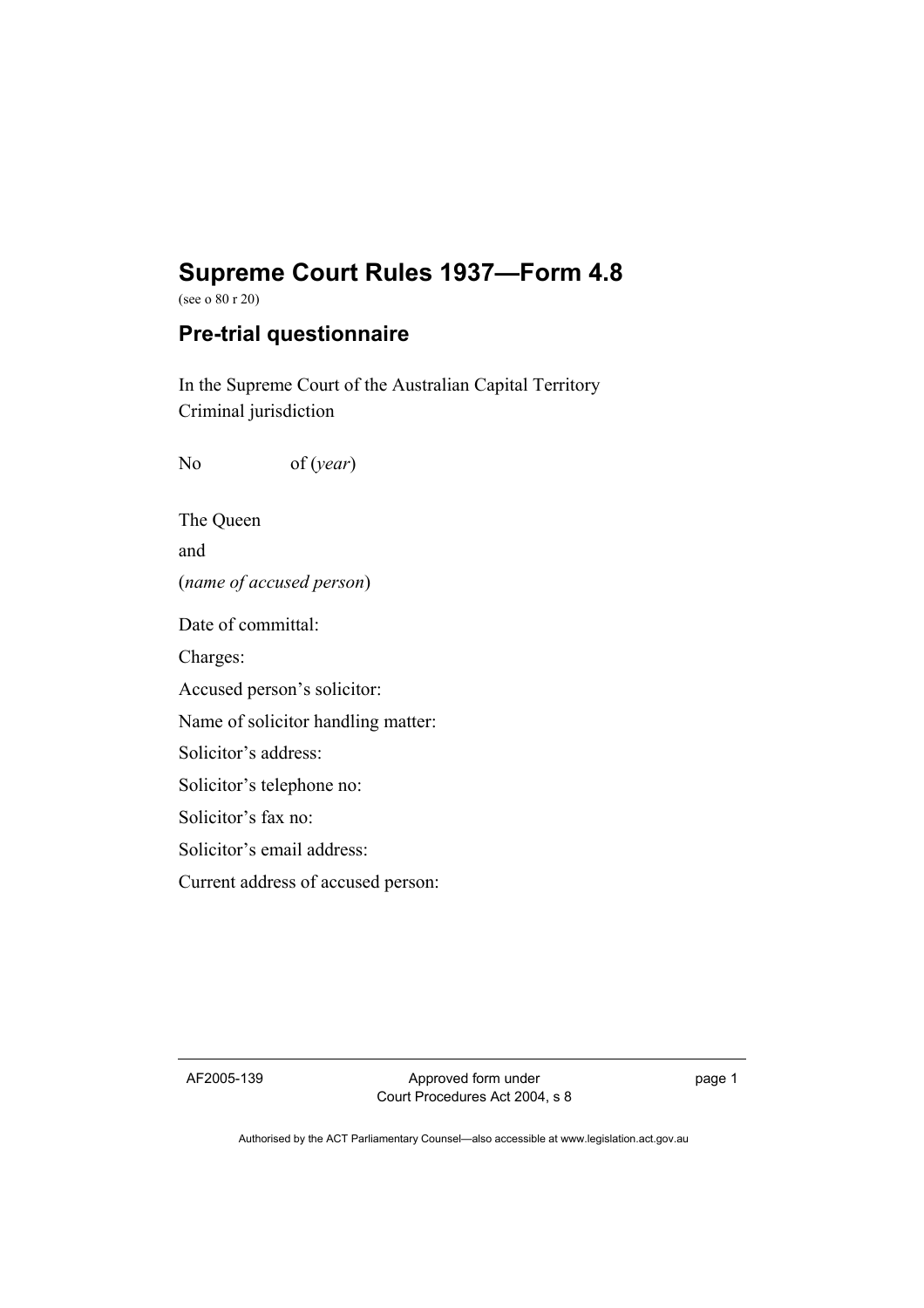Accused person's counsel for trial (if known): Counsel's address: Counsel's telephone no: Counsel's fax no: Counsel's email address:

Prosecution lawyer handling matter: Prosecuting counsel:

If it is intended to brief counsel but this has not been done, give reasons:

Accused person:

DPP:

Completed by:

Accused person DPP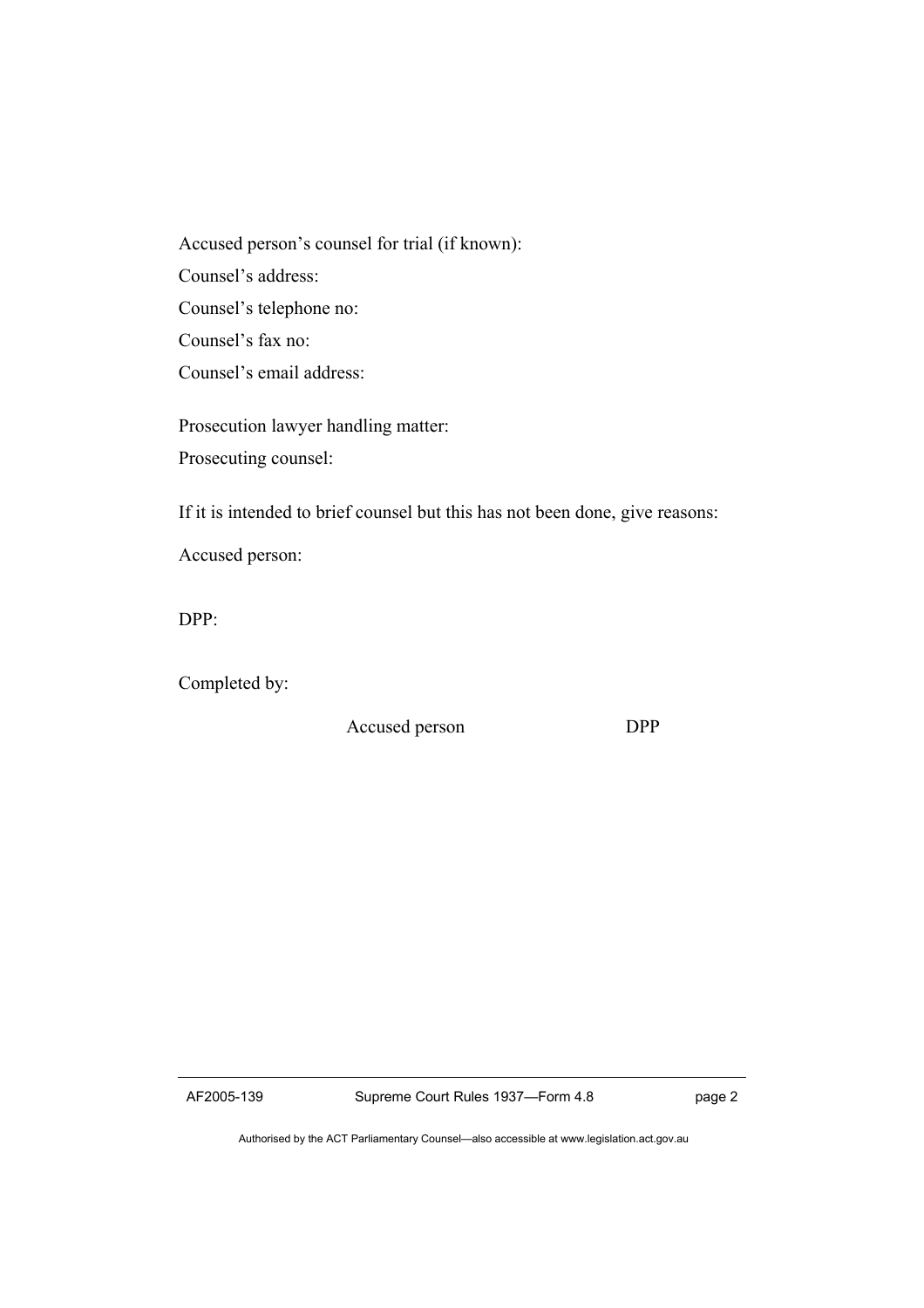| <b>Item</b>    | Question                                                                                                                            | <b>Accused person</b> | <b>DPP</b> |
|----------------|-------------------------------------------------------------------------------------------------------------------------------------|-----------------------|------------|
| 1              | Are there co-accused? If so, identify them.                                                                                         |                       |            |
| 2              | Have the prosecution and the accused person or<br>accused person's representatives conferred?                                       |                       |            |
| 3              | Is there a possibility that the matter will be<br>resolved by the acceptance of a plea of guilty to a<br>lesser or other charge(s)? |                       |            |
| $\overline{4}$ | Is there likely to be any change in the indictment?                                                                                 |                       |            |
| 5              | Is there likely to be any challenge to the<br>indictment? If so, provide particulars.                                               |                       |            |
| 6              | Is there to be an application to sever the<br>indictment?                                                                           |                       |            |
| $\overline{7}$ | Is there to be an application for a separate trial?                                                                                 |                       |            |
| 8              | Has a statement of the prosecution case been<br>given to the accused person?                                                        |                       |            |

AF2005-139 **Supreme Court Rules 1937-Form 4.8 Supreme Court Rules 1937-Form 4.8 page 3**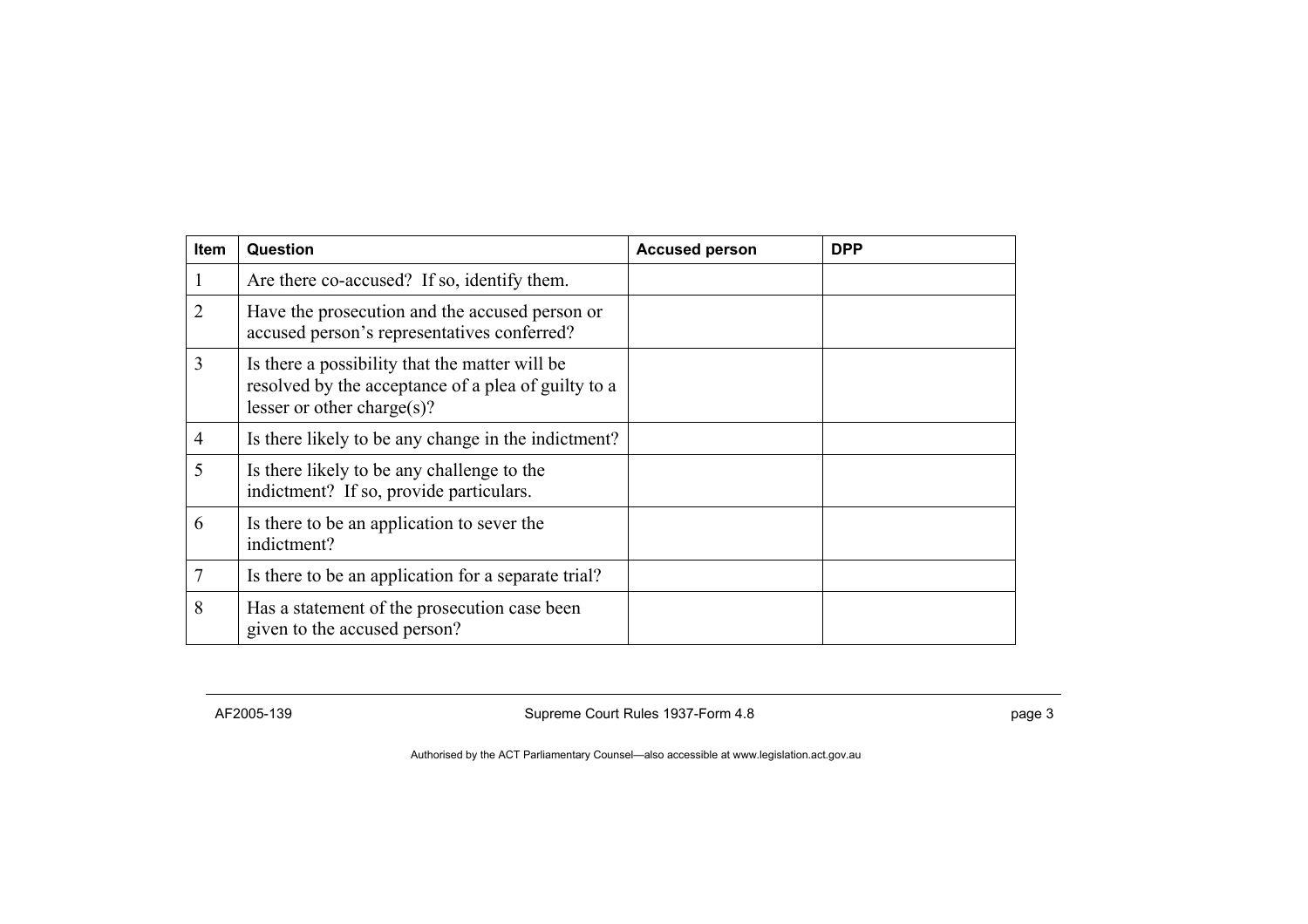| <b>Item</b> | Question                                                                |                                                                                                   | <b>Accused person</b> | <b>DPP</b> |
|-------------|-------------------------------------------------------------------------|---------------------------------------------------------------------------------------------------|-----------------------|------------|
| 9           | (a)                                                                     | Has the prosecution provided to the accused<br>person:                                            | (a)                   | (a)        |
|             |                                                                         | a list of witnesses it proposes to call?<br>(i)                                                   | (i)                   | (i)        |
|             |                                                                         | all statements of those witnesses?<br>(11)                                                        | (ii)                  | (ii)       |
|             | (b)                                                                     | If not, when will they be supplied?                                                               | (b)                   | (b)        |
| 10          | (a)                                                                     | Does the prosecution propose to call<br>additional evidence?                                      | (a)                   | (a)        |
|             | (b)                                                                     | If so, has the prosecution told the accused<br>person or the accused person's<br>representatives? | (b)                   | (b)        |
|             | (c)                                                                     | If so, have copies of the additional evidence<br>been supplied to the accused person?             | (c)                   | (c)        |
|             | (d)                                                                     | If not, when will they be supplied?                                                               | (d)                   | (d)        |
| 11          | Are there any issues relating to disclosure that<br>require resolution? |                                                                                                   |                       |            |

AF2005-139 **Supreme Court Rules 1937—Form 4.8 page 4** page 4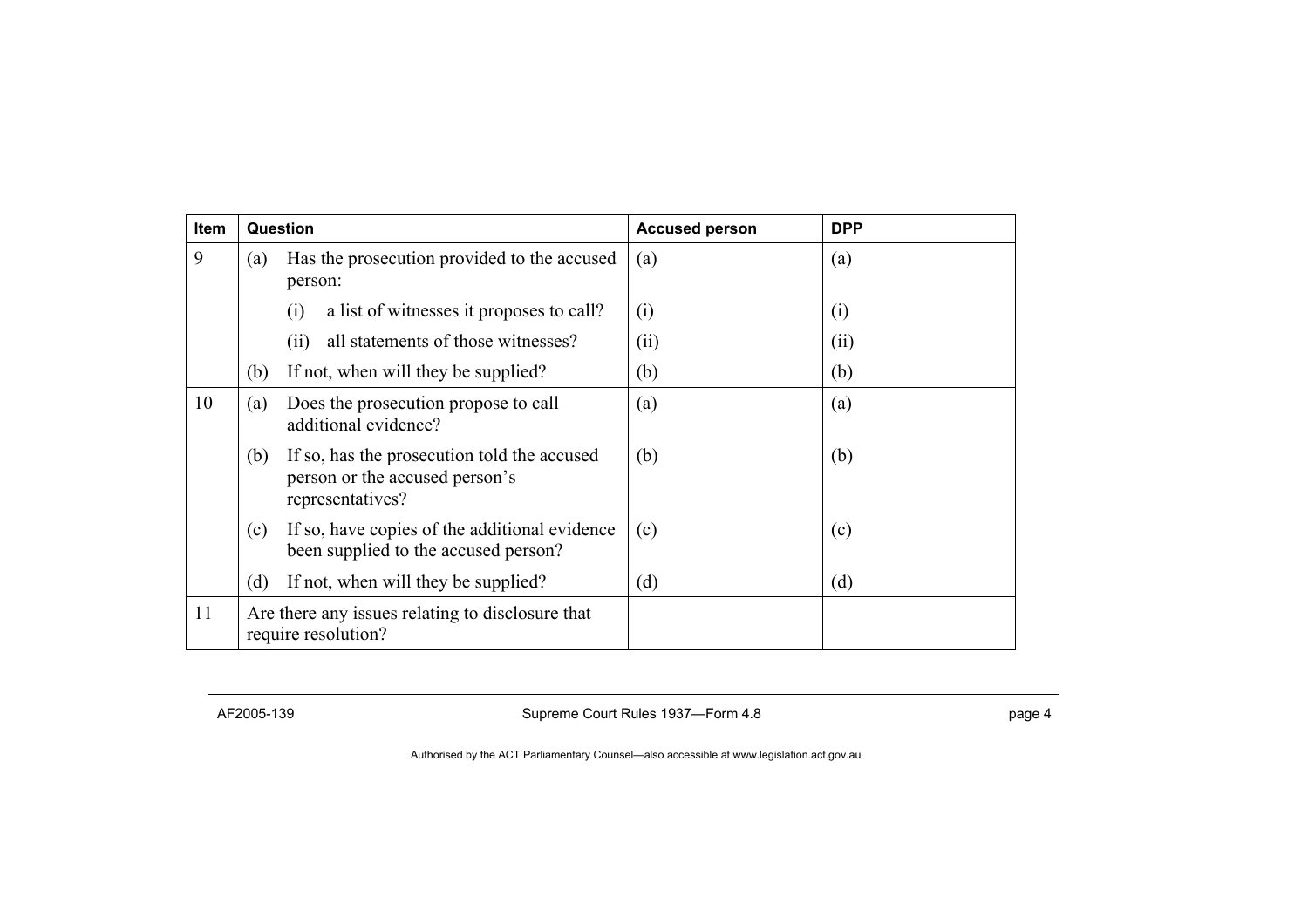| <b>Item</b> | Question                                          |                                                                                                                           | <b>Accused person</b> | <b>DPP</b> |
|-------------|---------------------------------------------------|---------------------------------------------------------------------------------------------------------------------------|-----------------------|------------|
| 12          | (a)                                               | Has any legal aid application on behalf of<br>the accused person been dealt with?                                         | (a)                   | (a)        |
|             | (b)                                               | Has legal aid been granted?                                                                                               | (b)                   | (b)        |
|             | (c)                                               | Is it anticipated that there will be difficulty<br>in obtaining legal aid?                                                | (c)                   | (c)        |
| 13          | (a)                                               | Have admissions of fact been sought by the<br>prosecution? If so, a copy of the admissions<br>sought must be attached.    | (a)                   | (a)        |
|             | (b)                                               | By reference to the copy attached, what<br>additional admissions should be made?                                          | (b)                   | (b)        |
| 14          | (a)                                               | Have admissions of fact been sought by the<br>accused person? If so, a copy of the<br>admissions sought must be attached. | (a)                   | (a)        |
|             | (b)                                               | By reference to the copy attached, what<br>additional admissions should be made?                                          | (b)                   | (b)        |
| 15          | Is there likely to be any issue as to the accused |                                                                                                                           |                       |            |

AF2005-139 **Supreme Court Rules 1937—Form 4.8 Page 5** page 5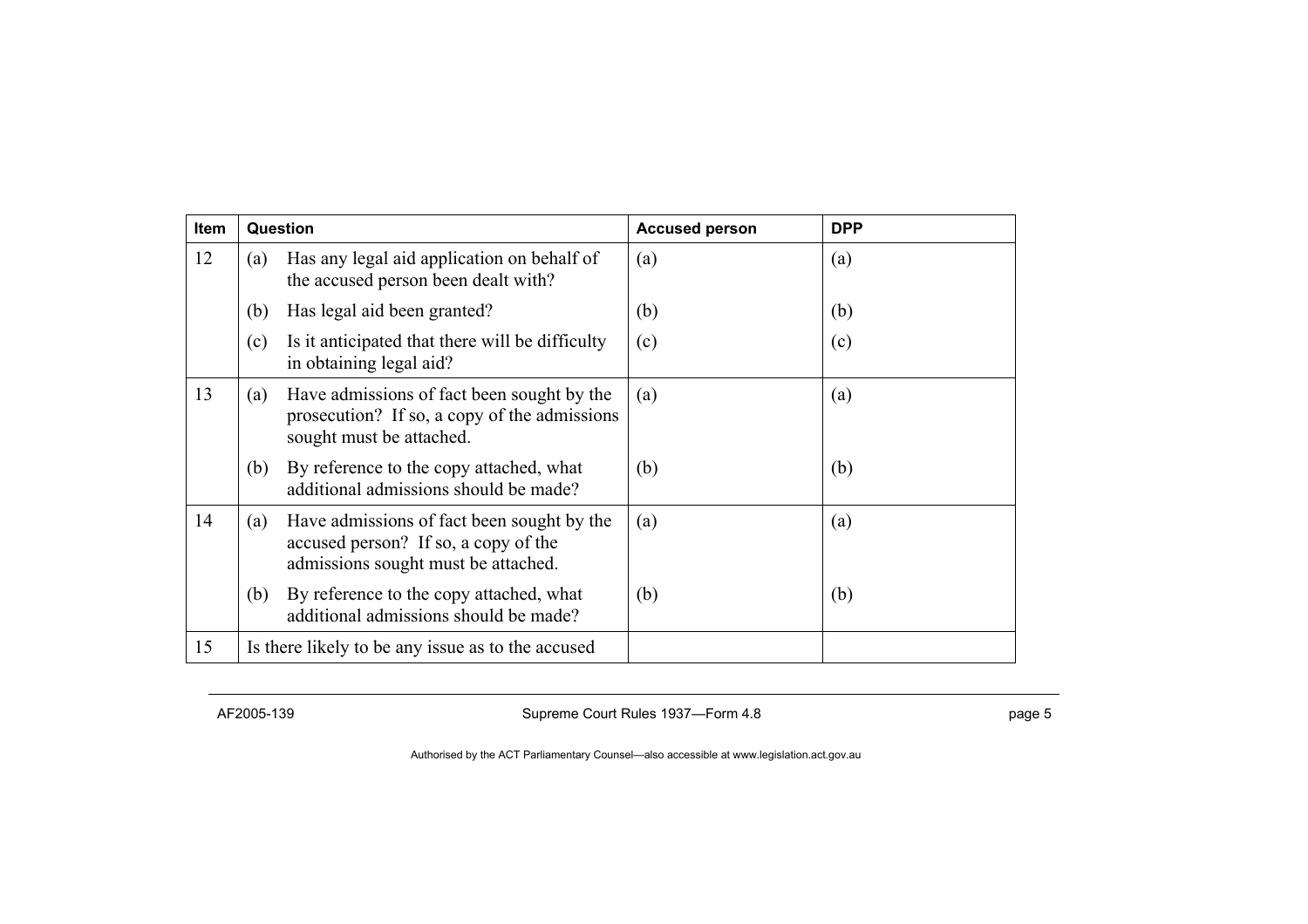| Item |                            | Question                                                                                       | <b>Accused person</b> | <b>DPP</b> |
|------|----------------------------|------------------------------------------------------------------------------------------------|-----------------------|------------|
|      | person's fitness to plead? |                                                                                                |                       |            |
| 16   | (a)                        | Will any of the following defences be<br>raised:                                               | (a)                   | (a)        |
|      |                            | alibi<br>$\left( 1\right)$                                                                     | (i)                   | (i)        |
|      |                            | self-defence<br>(ii)                                                                           | (ii)                  | (ii)       |
|      |                            | substantial impairment of mental<br>(iii)<br>responsibility                                    | (iii)                 | (iii)      |
|      |                            | automatism<br>(iv)                                                                             | (iv)                  | (iv)       |
|      |                            | claim of right<br>(v)                                                                          | (v)                   | (v)        |
|      |                            | duress (identifying the source)<br>(V1)                                                        | (vi)                  | (vi)       |
|      |                            | (vii) non self-induced intoxication leading<br>to inability to form the required<br>intention. | (vii)                 | (vii)      |
|      | (b)                        | Will any other defence be raised? If so,<br>state the defence.                                 | (b)                   | (b)        |

AF2005-139 **Supreme Court Rules 1937—Form 4.8 page 6** page 6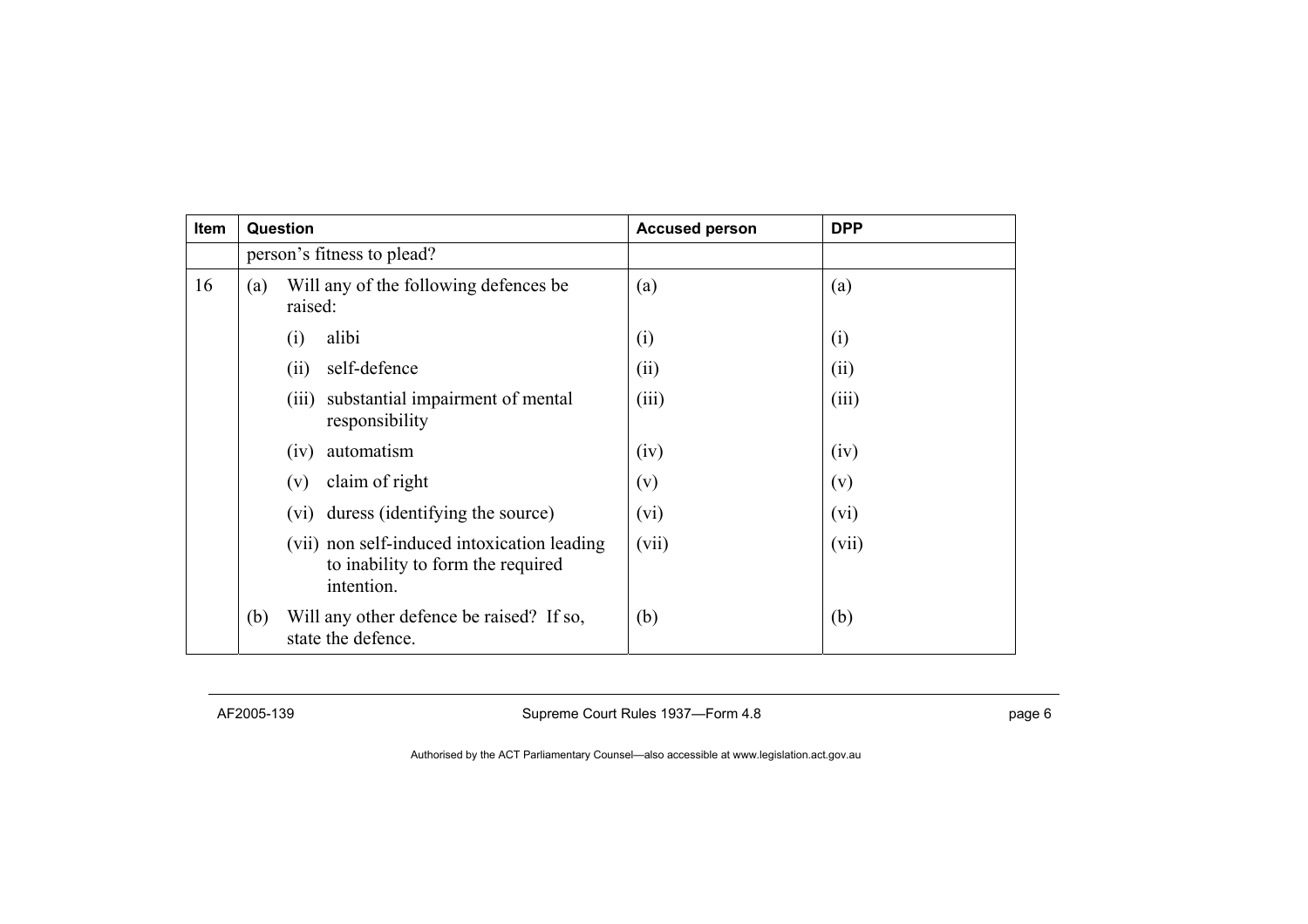| <b>Item</b> | Question                                                                                                                                                            | <b>Accused person</b> | <b>DPP</b> |
|-------------|---------------------------------------------------------------------------------------------------------------------------------------------------------------------|-----------------------|------------|
| 17          | How long is the trial likely to take?                                                                                                                               |                       |            |
| 18          | Is this a matter that could be brought on for<br>(a)<br>trial at short notice to fill a gap in the trial<br>list?                                                   | (a)                   | (a)        |
|             | If so, how much notice do you need?<br>(b)                                                                                                                          | (b)                   | (b)        |
| 19          | Has there been an election for trial by judge<br>alone?                                                                                                             |                       |            |
| 20          | Are there any preliminary issues or applications<br>that should be dealt with before the jury is<br>empanelled? If yes, provide details and an<br>estimate of time. |                       |            |
| 21          | Will there be an application to set aside, or<br>(a)<br>for a stay of, proceedings?                                                                                 | (a)                   | (a)        |
|             | If so, on what grounds?<br>(b)                                                                                                                                      | (b)                   | (b)        |

AF2005-139 **Supreme Court Rules 1937—Form 4.8 page 7** page 7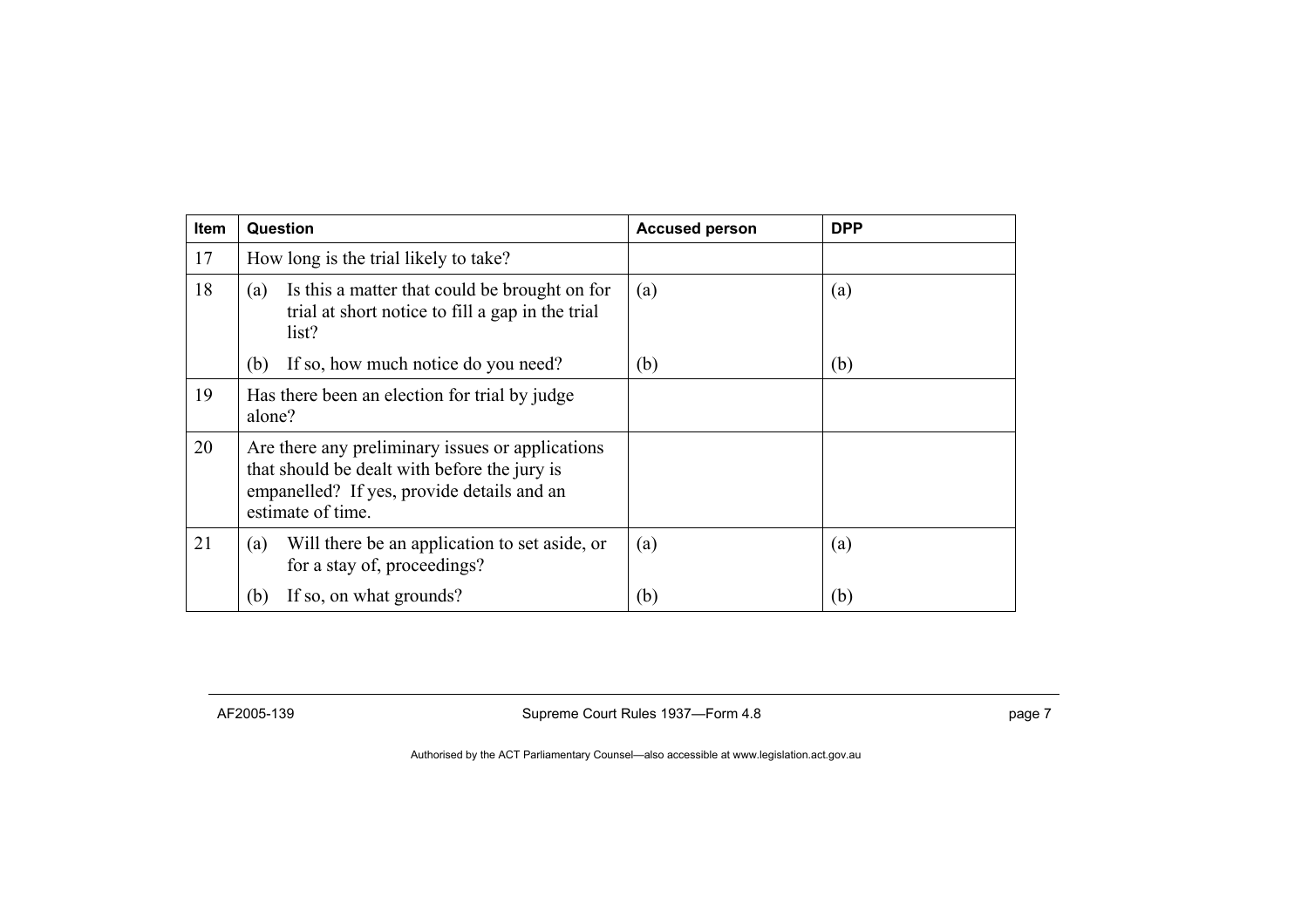| Item | Question                                                    | <b>Accused person</b>                   | <b>DPP</b>                              |
|------|-------------------------------------------------------------|-----------------------------------------|-----------------------------------------|
| 22   | Will there be an application for-                           |                                         |                                         |
|      | use of closed-circuit television?<br>(a)                    | (a)                                     | (a)                                     |
|      | (b)<br>use of a witness screen?                             | (b)                                     | (b)                                     |
|      | use of video equipment?<br>(c)                              | (c)                                     | (c)                                     |
|      | (d)<br>use of audio equipment?                              | (d)                                     | (d)                                     |
|      | evidence to be taken by telephone?<br>(e)                   | (e)                                     | (e)                                     |
|      | (f)<br>a view?                                              | (f)                                     | (f)                                     |
| 23   | Will an interpreter be required?                            | (a)<br>the accused<br>person's language | the accused<br>(a)<br>person's language |
|      |                                                             | witness's<br>(b)<br>language            | witness's<br>(b)<br>language            |
| 24   | State any limits on prosecution witnesses'<br>availability. |                                         |                                         |
| 25   | State any limits on defence witnesses'<br>availability.     |                                         |                                         |

AF2005-139 **Supreme Court Rules 1937—Form 4.8 Page 8 page 8**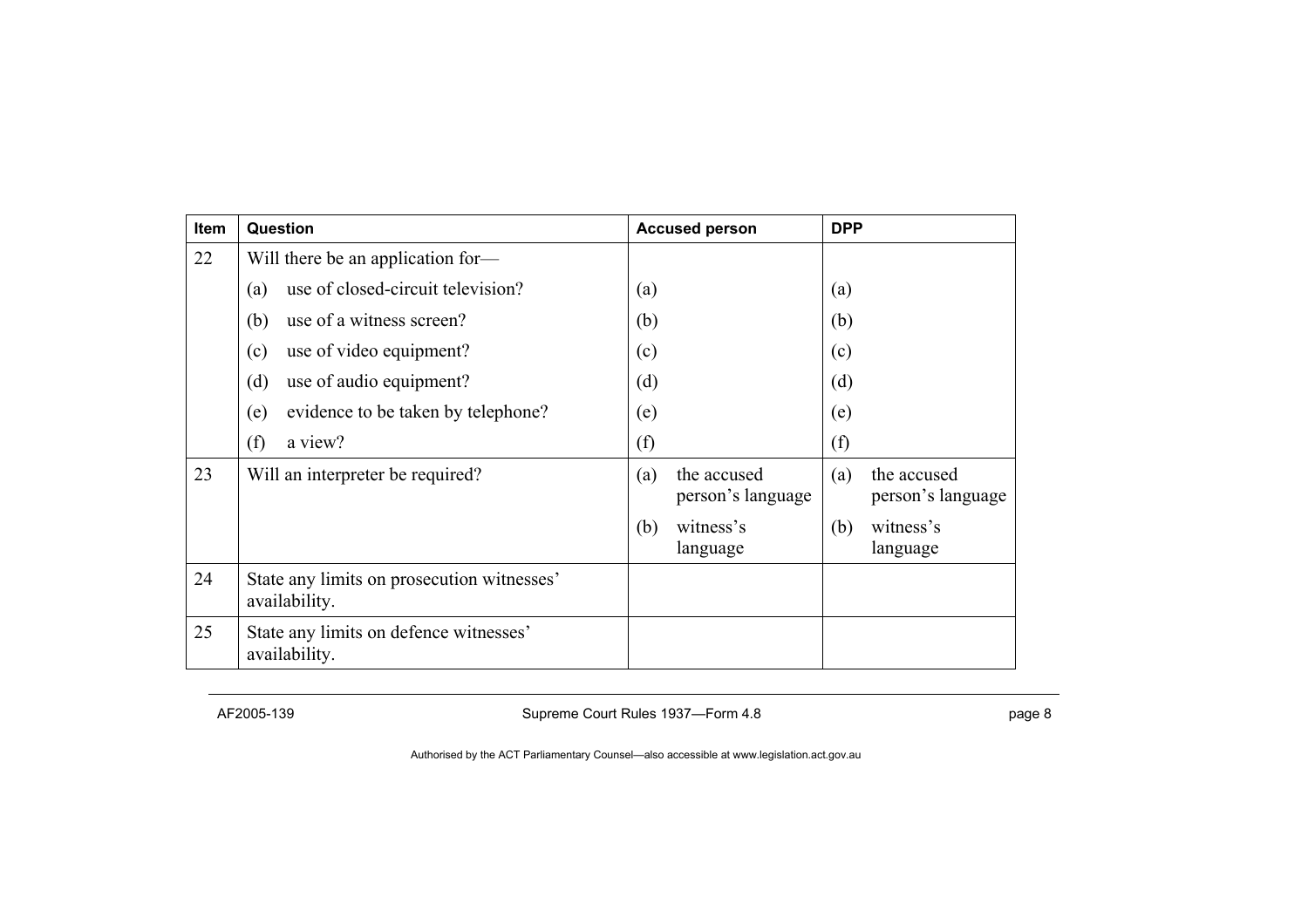| Item | <b>Question</b>                              | <b>Accused person</b> | <b>DPP</b> |
|------|----------------------------------------------|-----------------------|------------|
| 26   | State any limits on availability of counsel. |                       |            |
| 27   | State any dates counsel cannot appear.       |                       |            |
| 28   | Any general comments                         |                       |            |
|      |                                              |                       |            |

AF2005-139 **Supreme Court Rules 1937—Form 4.8 page 9** page 9